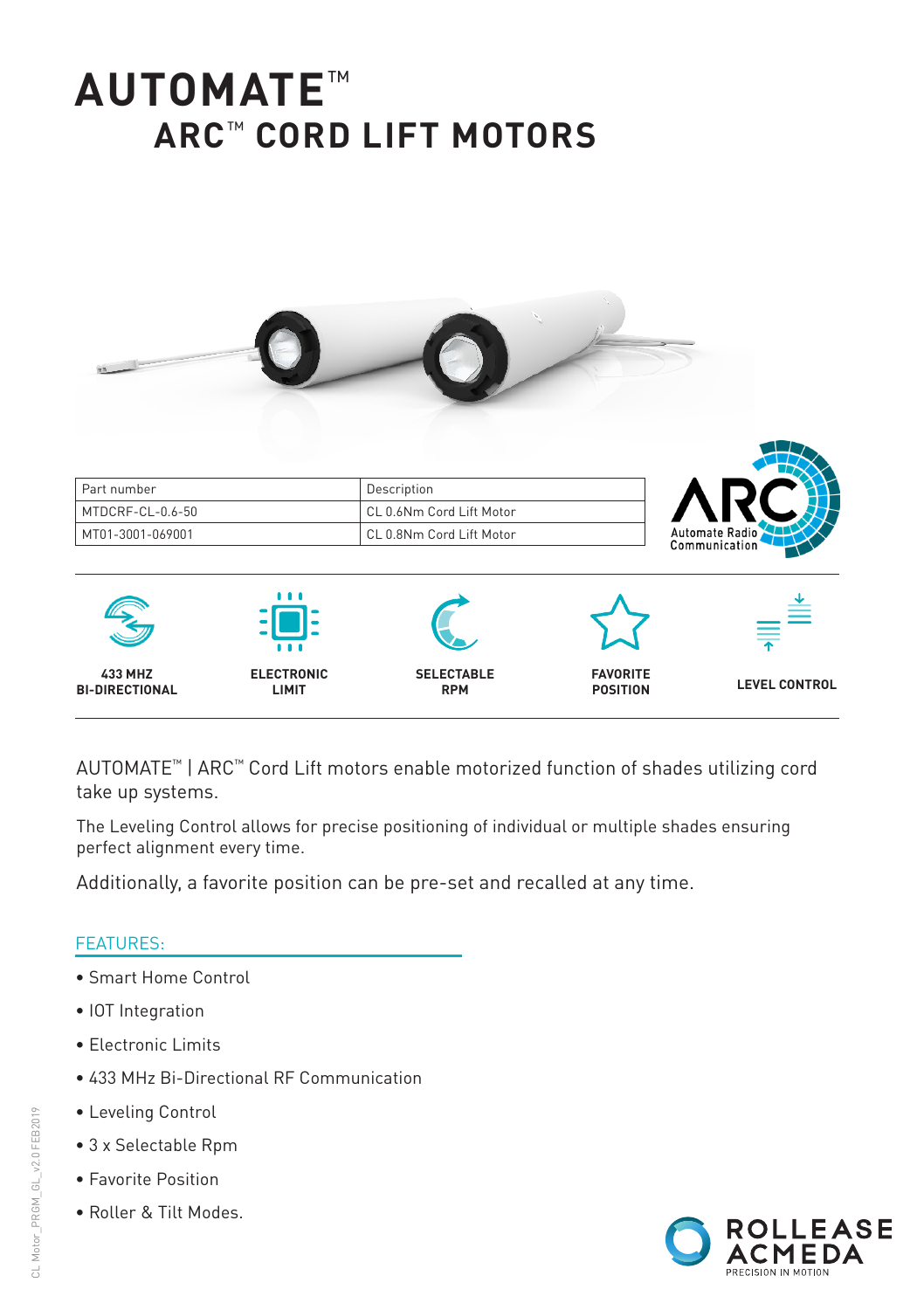#### **CONTENTS**

| $\mathbf{1}$   | <b>ASSEMBLY</b>                             | 5              |
|----------------|---------------------------------------------|----------------|
| 1.1            | 0.6 Nm Motor                                | 5              |
| 1.2            | 0.8 Nm Motor                                | 6              |
| $\overline{2}$ | <b>WIRING</b>                               | $\overline{7}$ |
| 2.1            | Power Option                                | 7              |
| 3              | <b>P1 BUTTON FUNCTIONS</b>                  | 8              |
| 3.1            | Motor State Test                            | 8              |
| 3.2            | Motor Configuration Options                 | 8              |
| 4              | <b>INITIAL SET-UP</b>                       | 9              |
| 4.1            | Pair Motor with controller                  | 9              |
| 4.2            | Check motor direction                       | 9              |
| 4.3            | Set limits                                  | 10             |
| 5              | <b>ADJUSTING LIMITS</b>                     | 11             |
| 5.1            | Adjust upper limit                          | 11             |
| 5.2            | Adjust lower limit                          | 11             |
| 6              | ADDING OR REMOVING CONTROLLERS AND CHANNELS | 12             |
| 6.1            | Using motor P1 button                       | 12             |
| 6.2            | Using a pre-existing controller             | 12             |
| $\overline{7}$ | <b>FAVORITE POSITIONING</b>                 | 13             |
| 7.1            | Set favorite position                       | 13             |
| 7.2            | Send shade to favorite position             | 13             |
| 7.3            | Delete favorite position                    | 13             |
| 8              | <b>ADJUSTING 0.8NM MOTOR SPEED</b>          | 14             |
| 8.1            | Increase or decrease 0.8Nm motor speed      | 14             |
| 9              | <b>TILT &amp; ROLLER MODE</b>               | 15             |
| 9.1            | Enter tilt mode                             | 15             |
| 9.2            | Enter roller mode (Default)                 | 15             |
| 10             | <b>SLEEP MODE</b>                           | 16             |
|                | 10.1 Enter sleep mode                       | 16             |
|                | 10.2 Exit sleep mode                        | 16             |
| 11             | <b>TROUBLESHOOTING</b>                      | 17             |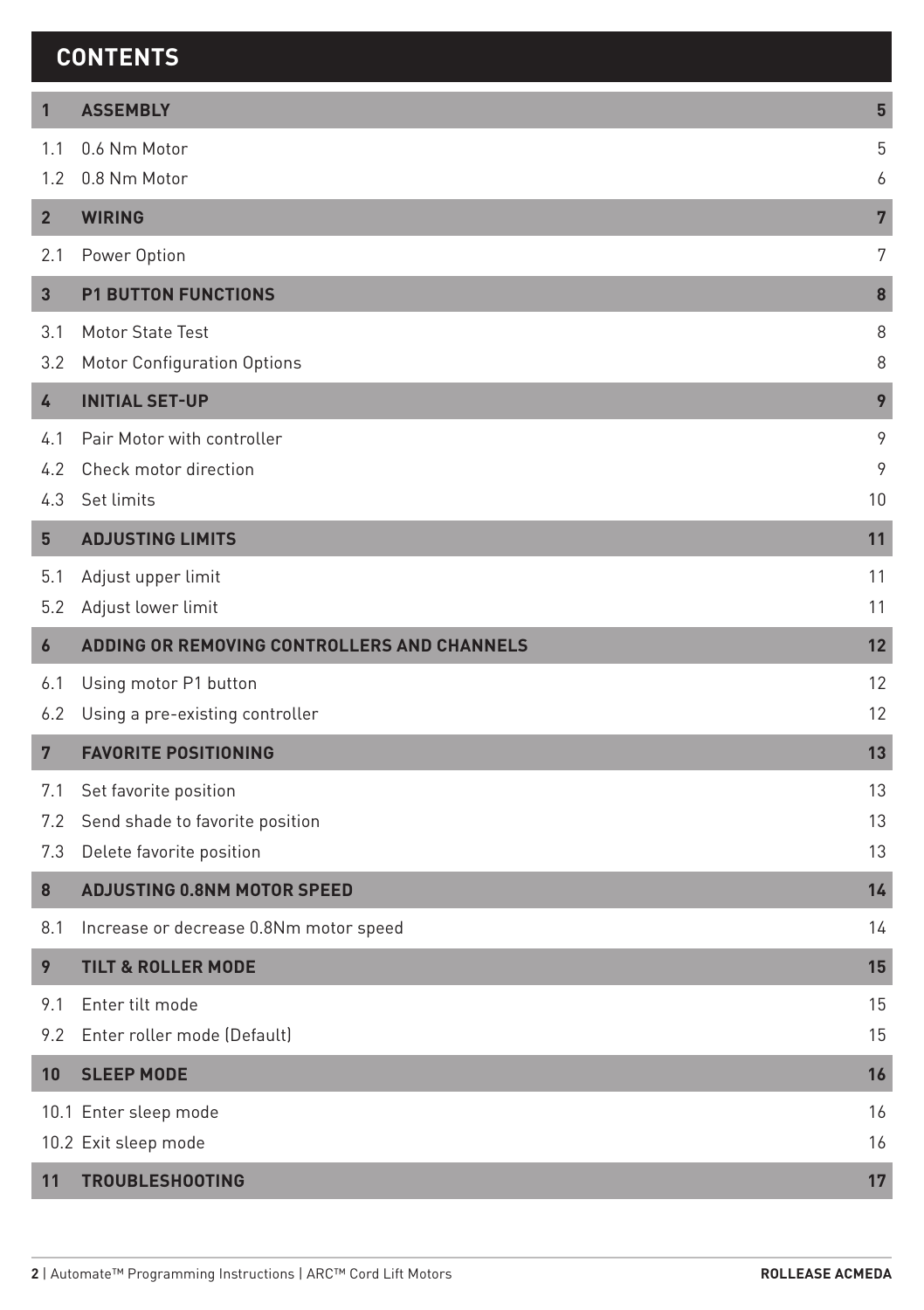#### **WARNING: Important safety instructions to be read before installation.**

Incorrect installation can lead to serious injury and will void manufacturer's liability and warranty.



#### **CAUTION**

- Do not expose to moisture or extreme temperatures.
- Do not allow children to play with this device.
- Use or modification outside the scope of this instruction manual will void warranty.
- Installation and programming to be performed by a suitably qualified installer.
- For use within tubular blinds.
- Ensure correct crown and drive adaptors are used for the intended system.
- Keep antenna straight and clear from metal objects
- Do not cut the antenna.
- Use only Rollease Acmeda hardware.
- Before installation, remove any unnecessary cords and disable any equipment not needed for powered operation.
- Ensure torque and operating time is compatible with end application.
- Do not expose the motor to water or install in humid or damp environments.
- Motor is to be installed in horizontal application only.
- Do not drill into motor body.
- The routing of cable through walls shall be protected by isolating bushes or grommets.
- Ensure power cable and aerial is clear and protected from moving parts.
- If cable or power connector is damaged do not use.

#### **Important safety instructions to be read prior to operation.**

- It is important for the safety of persons to follow the enclosed instructions. Save these instructions for future reference.
- Persons (including children) with reduced physical, sensory or mental capabilities, or lack of experience and knowledge should not be allowed to use this product.
- Keep remote controls away from children.
- Frequently inspect for improper operation. Do not use if repair or adjustment is necessary.
- Keep motor away from acid and alkali.
- Do not force the motor drive.
- Keep clear when in operation.



Do not dispose of in general waste. Please recycle batteries and damaged electrical products appropriately.

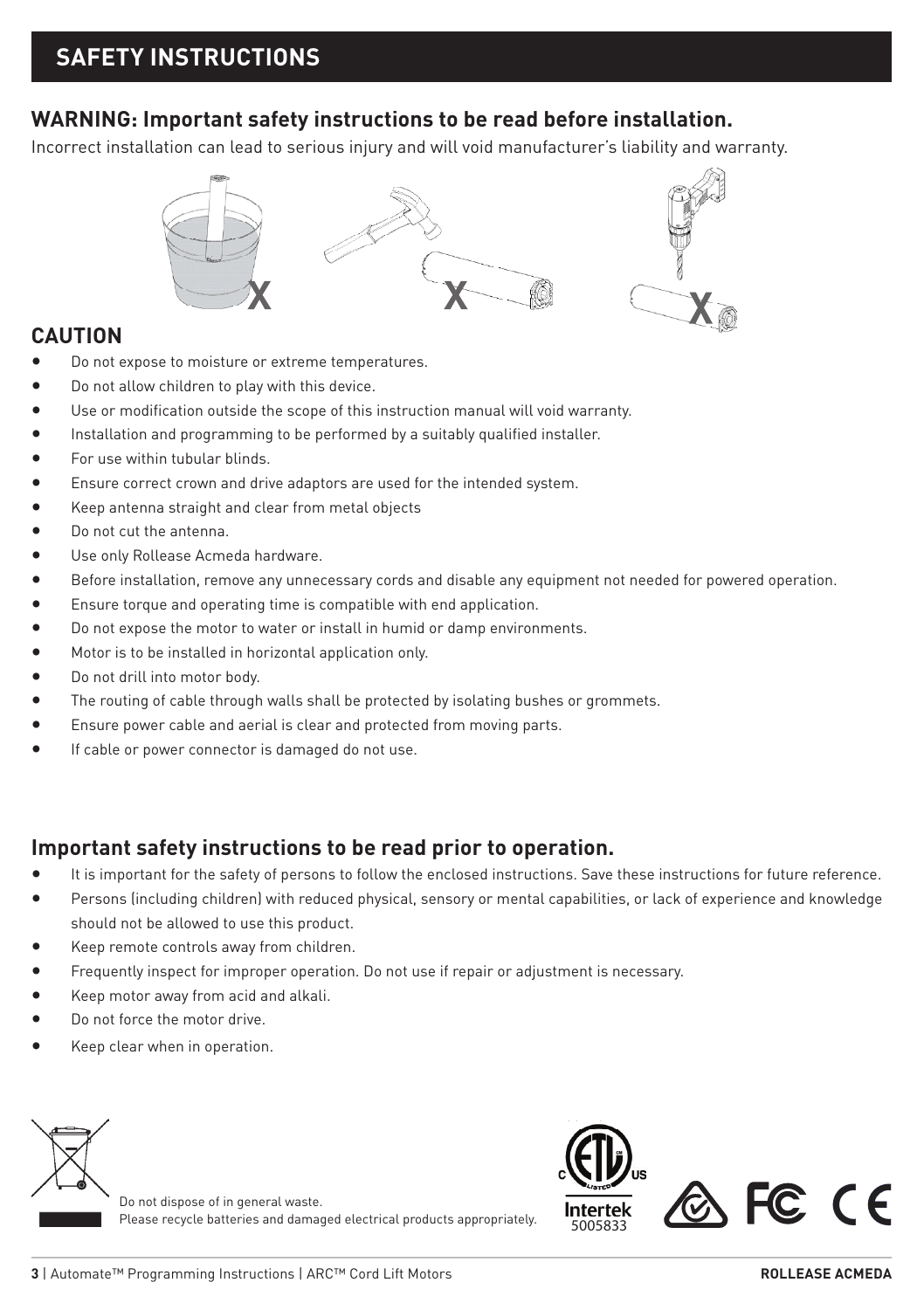# **1 ASSEMBLY**

#### **1.1 0.6 Nm Motor**

The 0.6Nm Automate Cord Lift motor must be installed flush with the end cap.

**Step 1.**  Secure the shaft adapter to the shaft with a grub screw.



**Step 3.** Attach the shaft with adapter to the Motor assembly.

**Step 4.** Insert Motor assembly into the headrail. Ensure shaft adapter full engages motor drive recess.

**Step 5.** Ensure power cord and antenna extend freely from the headrail. Anchor the Motor to the headrail.



Ō





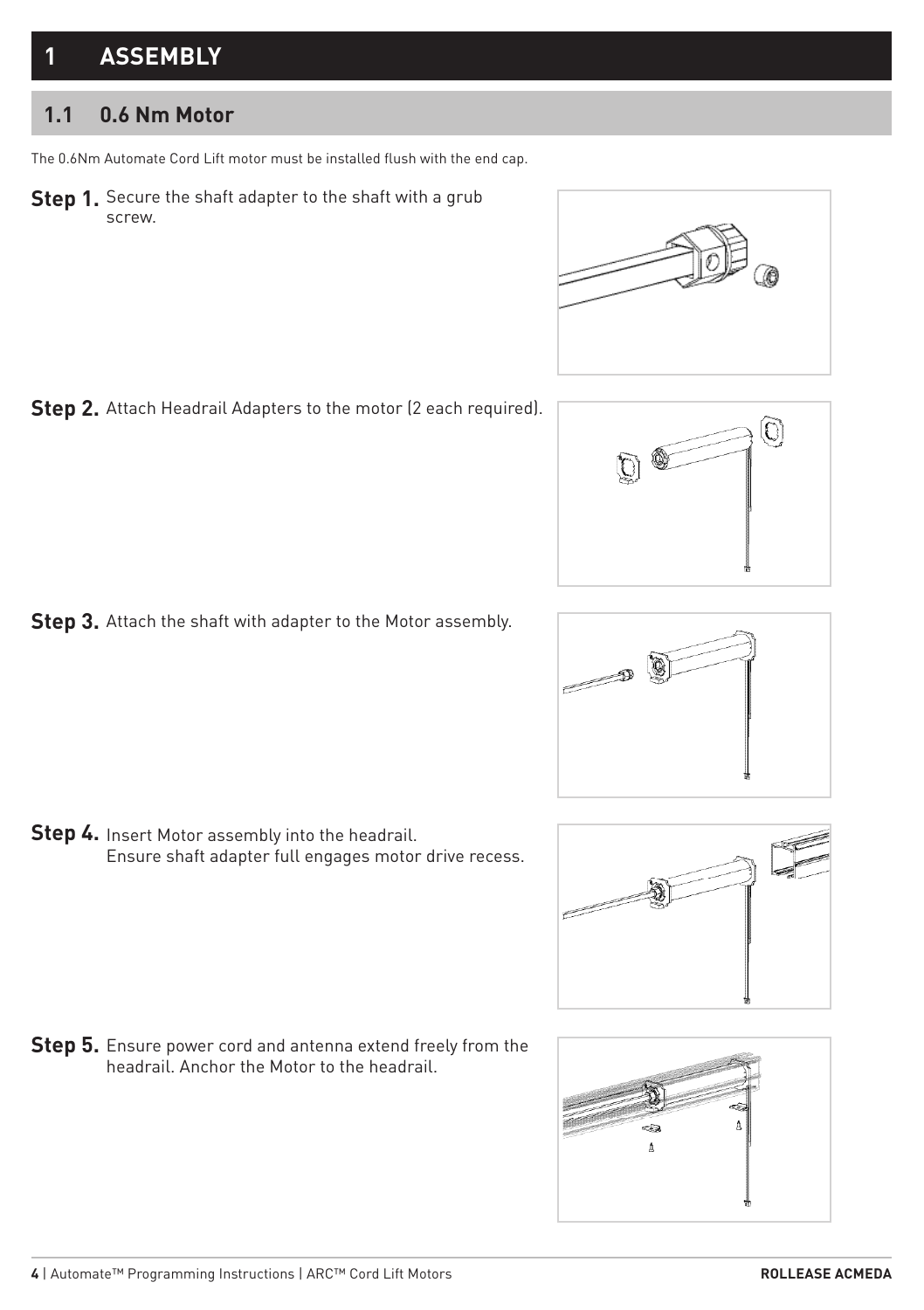#### **1.2 0.8 Nm Motor**

The 0.8Nm Automate Cord Lift motor can be installed at any position inside the aluminum extrusion.

**Step 1.** Secure the shaft adapter to the shaft with a grub screw (2 assemblies required).



**Step 2.** Attach Headrail Adapters to the motor (2 each required).











**Step 5.** Ensure power cord and antenna extend freely from the headrail. Anchor the Motor to the headrail where desired.

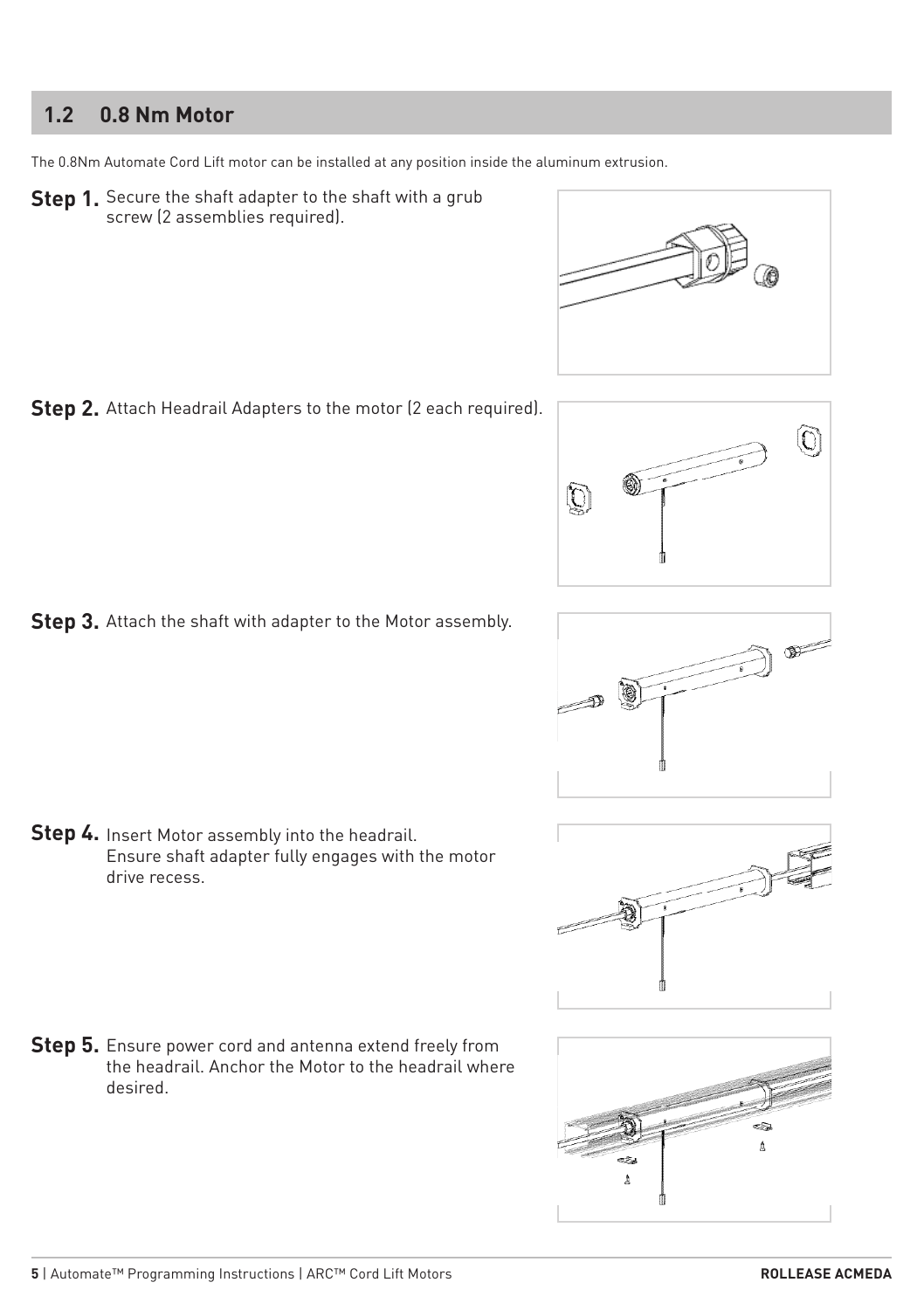## **2 WIRING**

#### **2.1 Power Option**

Automate DC motors are powered from a 12V DC power source. AA Battery wands, re-chargeable battery packs and A/C Adapters are available, with a variety of quick connect extension cords. For centralized installations, power supply range can be extended with 18/2 wire (not available through Rollease Acmeda).

- During operation, if voltage drops to less than 10V, the motor will beep 10 times to indicate a power supply issue.
- Motor will stop running when the voltage is lower than 7V and it will resume again when the voltage is greater than 7.5V.



| <b>Power Supply</b>                                               | Motor                                |
|-------------------------------------------------------------------|--------------------------------------|
| MTBWAND18-25 Battery Tube for DCRF (no Battery) Motors            |                                      |
| MTDCPS-18-25 Power Supply for 18/25-CL/Tilt DCRF (no Bttry) Motor | MTDCRF-CL-0.6-50<br>MT01-3001-069001 |
| MTBPCKR-28 Rechargeable Battery Pack                              |                                      |

| <b>Extension Cables</b>                                   | Length    |
|-----------------------------------------------------------|-----------|
| MTDC-CBLXT6 DC Battery Motor Cable extender 6" / 155mm    | 6 inch    |
| MTDC-CBLXT48 DC Battery Motor Cable extender 48" / 1220mm | 48 inches |
| MTDC-CBLXT96 DC Battery Motor Cable extender 96" / 2440mm | 96 inches |



Ensure cable is kept clear of fabric.

Ensure antenna is kept straight and away from metal objects.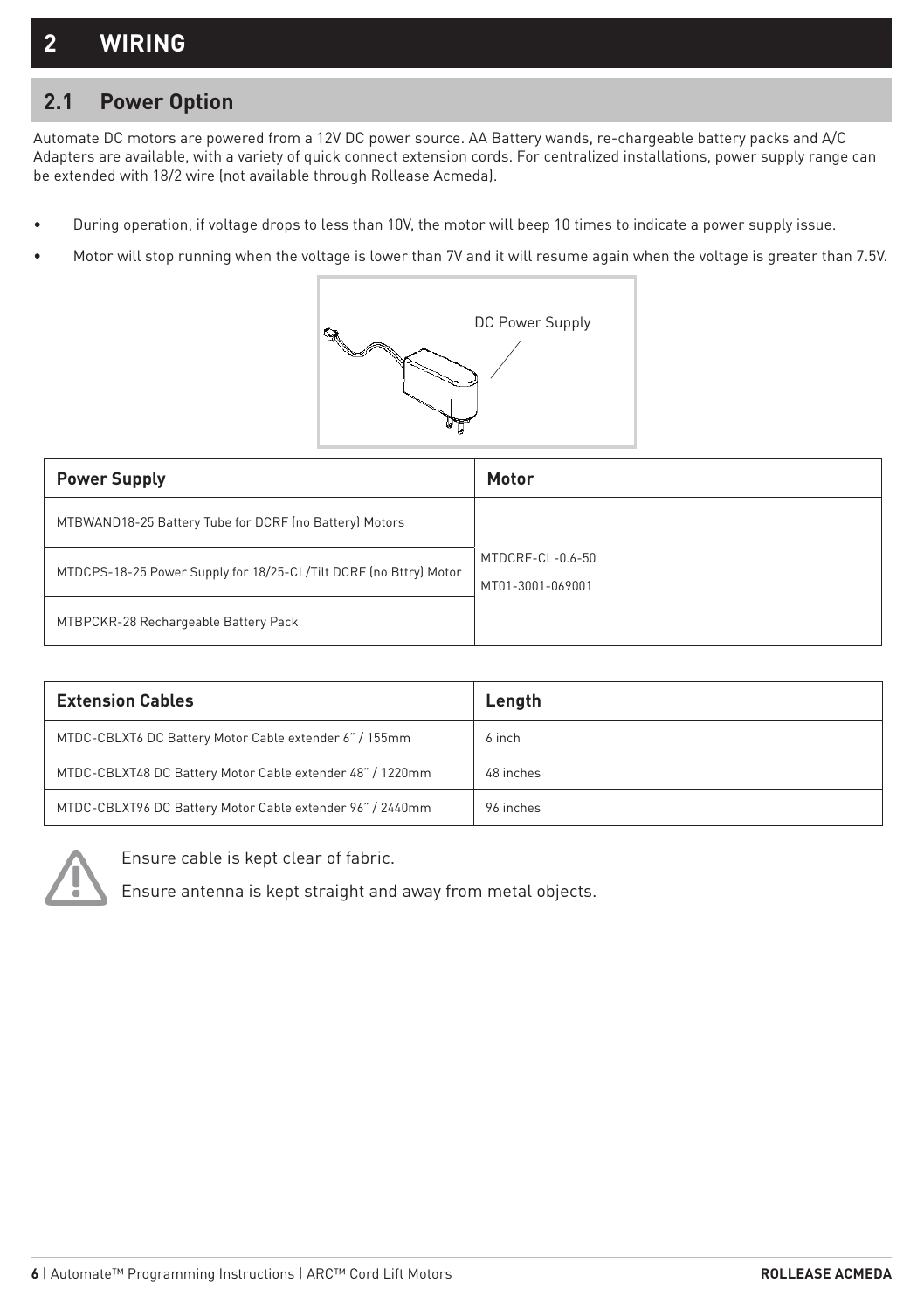# **3 P1 BUTTON FUNCTIONS**

#### **3.1 Motor State Test**

This table describes the function of a short **P1** button press/release(<2 seconds) depending on current motor configuration.

| P1<br>Press                       | Condition                                                               | <b>Function Achieved</b>                                          | Visual<br>Feedback                           | Audible<br>Feedback | <b>Function Described</b>                                                                     |
|-----------------------------------|-------------------------------------------------------------------------|-------------------------------------------------------------------|----------------------------------------------|---------------------|-----------------------------------------------------------------------------------------------|
|                                   | If limit is NOT set                                                     | None                                                              | No Action                                    | None                | No Action                                                                                     |
| Short<br>Press<br>then<br>Release | If limits are set                                                       | Operational control<br>of motor, run to<br>limit. Stop if running | Motor runs                                   | None                | Operational control<br>of motor after pairing<br>and limit setting is<br>completed first time |
| $\left[ < 2 \text{ sec} \right]$  | If motor is in<br>"Sleep Mode" &<br>limits are set<br>[Refer to Sec.10] | Wake and control                                                  | Motor<br>wakes and<br>runs in a<br>direction | None                | Motor is restored from<br>Sleep mode and RF<br>control is active                              |

#### **3.2 Motor Configuration Options**

The **P1** Button is utilized to administer motor configuration as described below and beginning in Section 4.



**7** | Automate™ Programming Instructions | ARC™ Cord Lift Motors **ROLLEASE ACMEDA**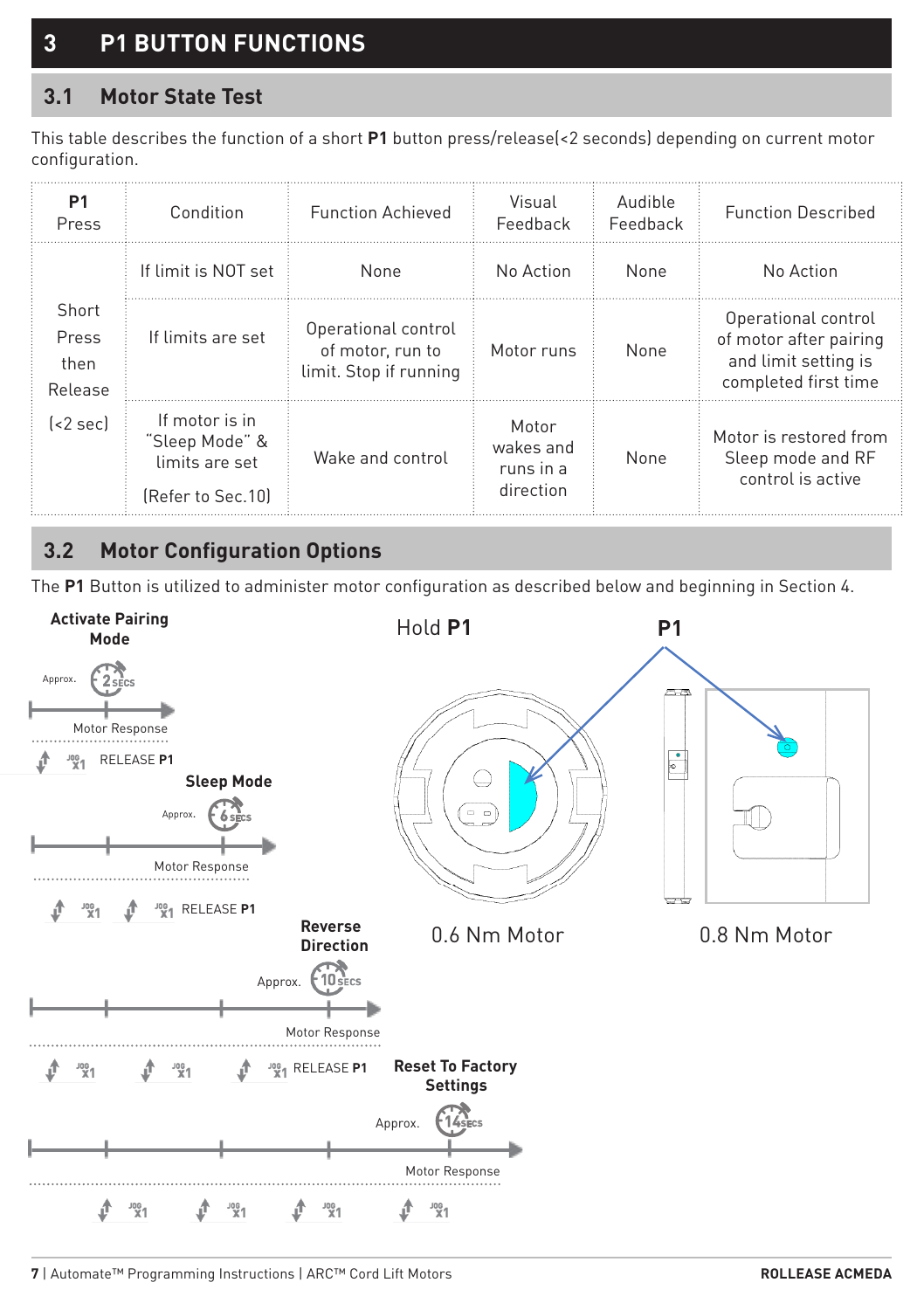#### **4.1 Pair Motor with controller**

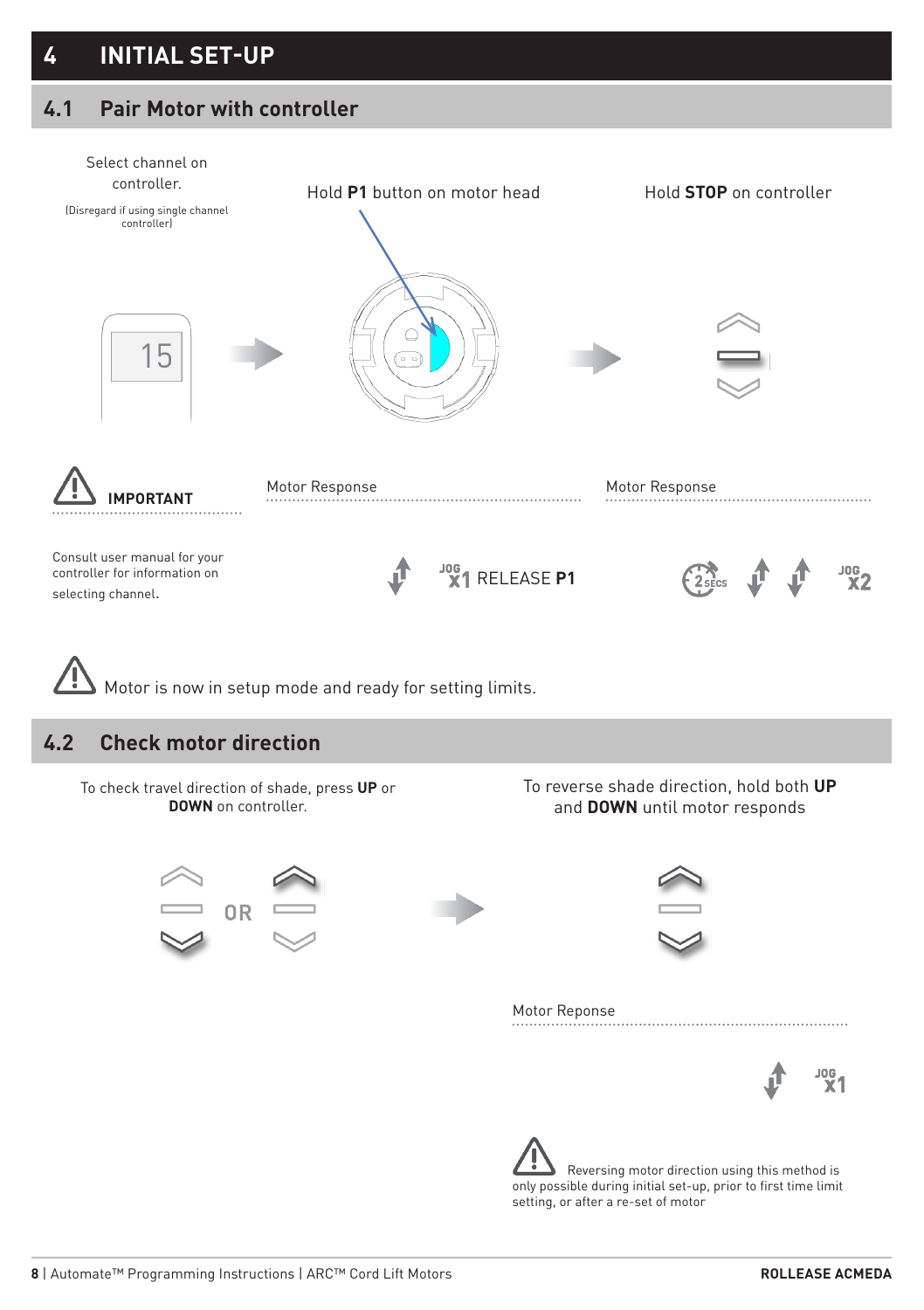#### **4.3 Set limits**



Damage to shade may occur when operating motor prior to setting limits. Attention should be given.

To save upper limit, hold **UP** and **STOP**.



Motor Response

企  $306$ <br> $X2$ Approx. *5* **SECS** 

**Initial set-up is now complete**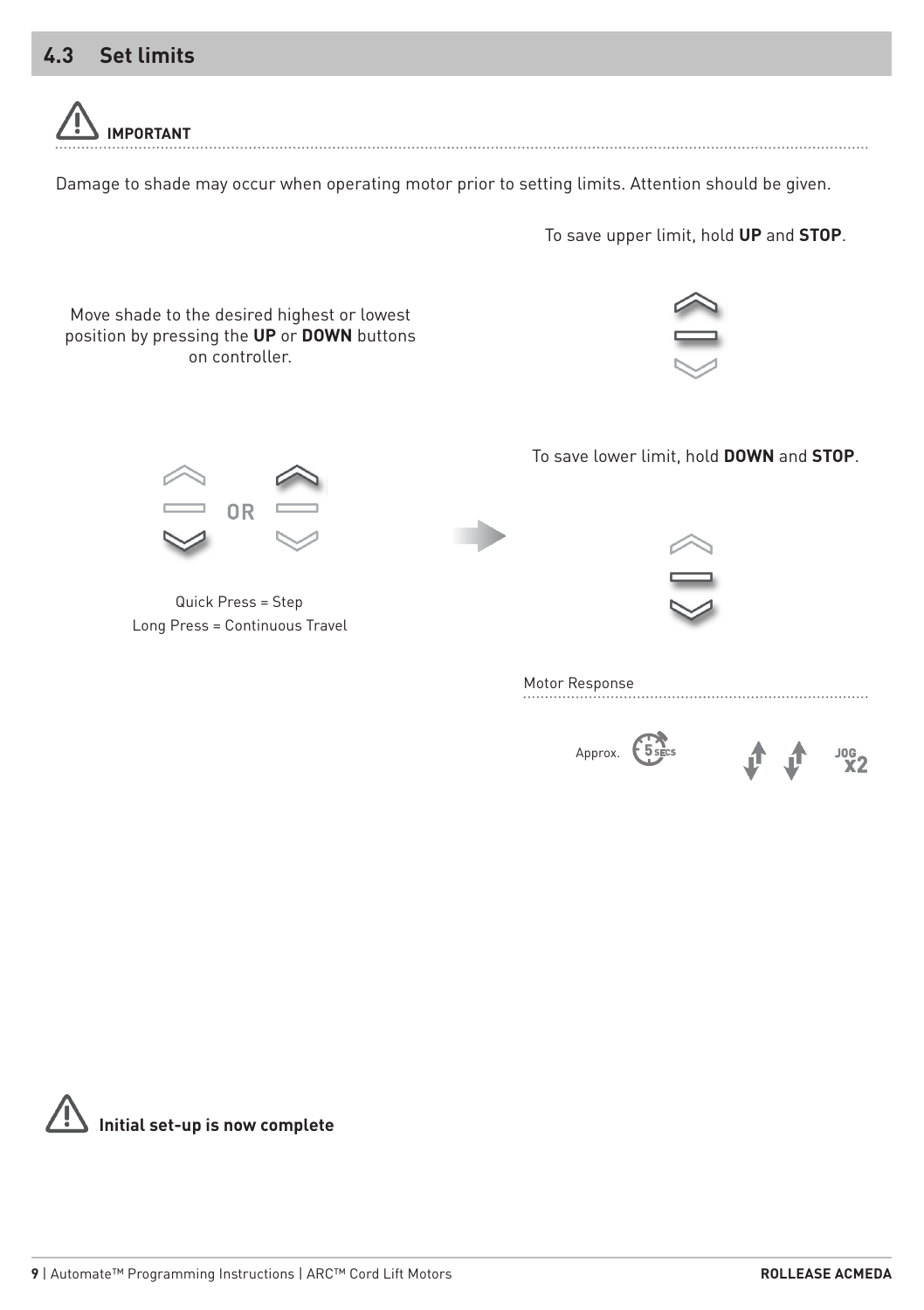#### **5 ADJUSTING LIMITS**

#### **5.1 Adjust upper limit**



Consult user manual for your controller or sensor.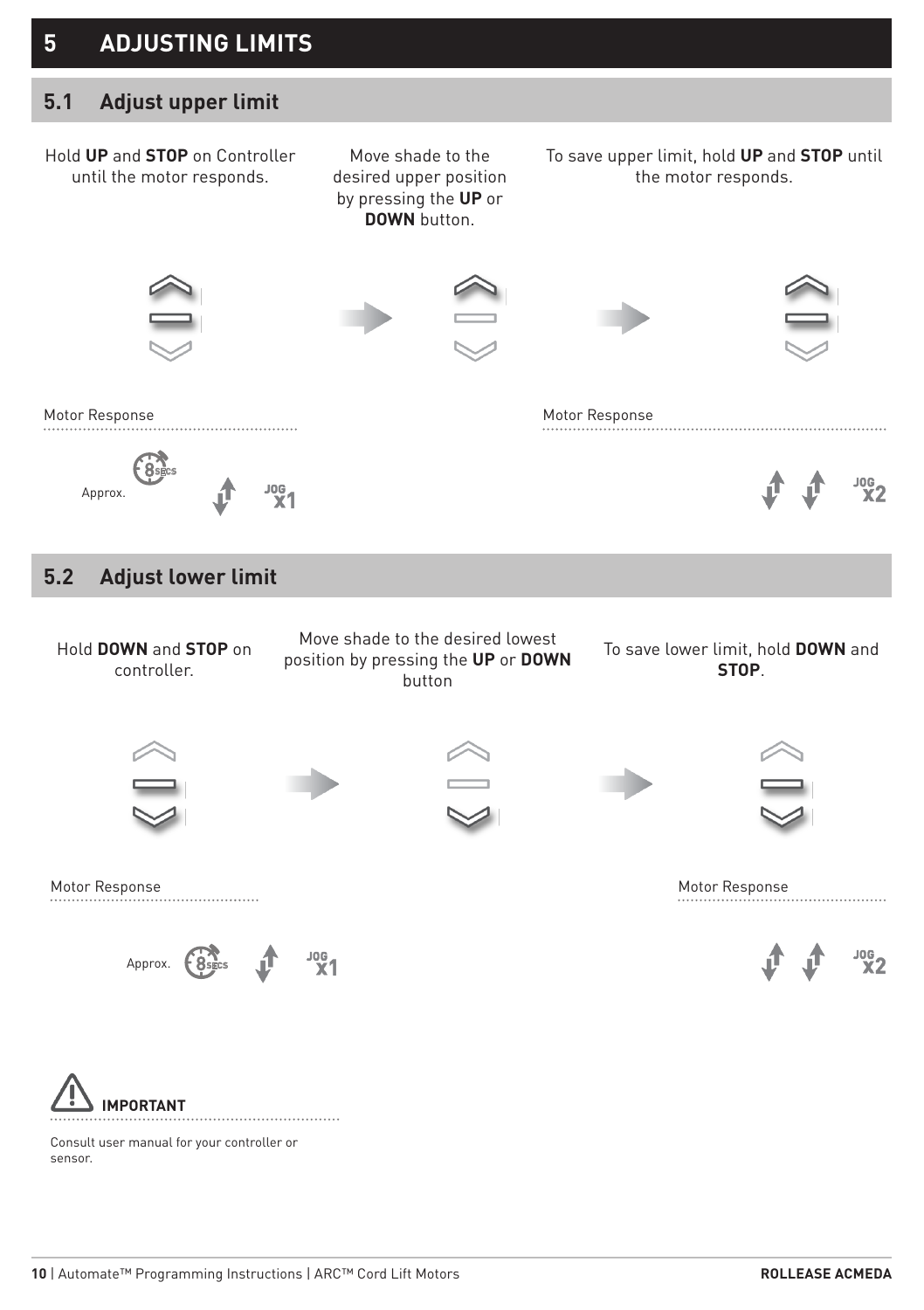#### **6.1 Using motor P1 button**



#### **6.2 Using a pre-existing controller**

**A=** Existing controller or channel (to keep)

**B=** Controller or channel or add or remove

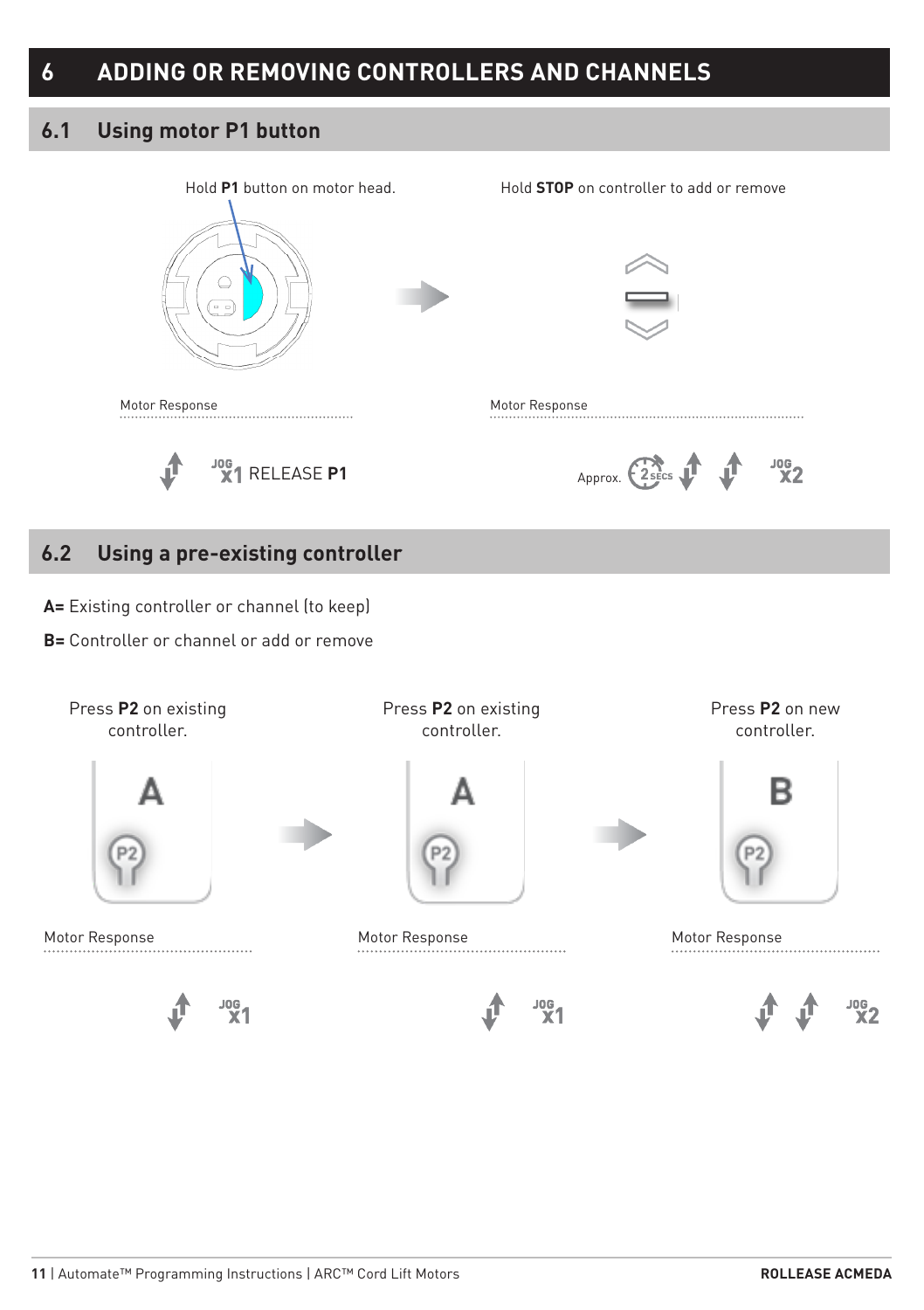## **7 FAVORITE POSITIONING**

#### **7.1 Set favorite position**

Move shade to the desired position by pressing the **UP** or **DOWN** button on the controller.



#### **7.2 Send shade to favorite position**

Hold **STOP** on controller.





**12** | Automate™ Programming Instructions | ARC™ Cord Lift Motors **ROLLEASE ACMEDA**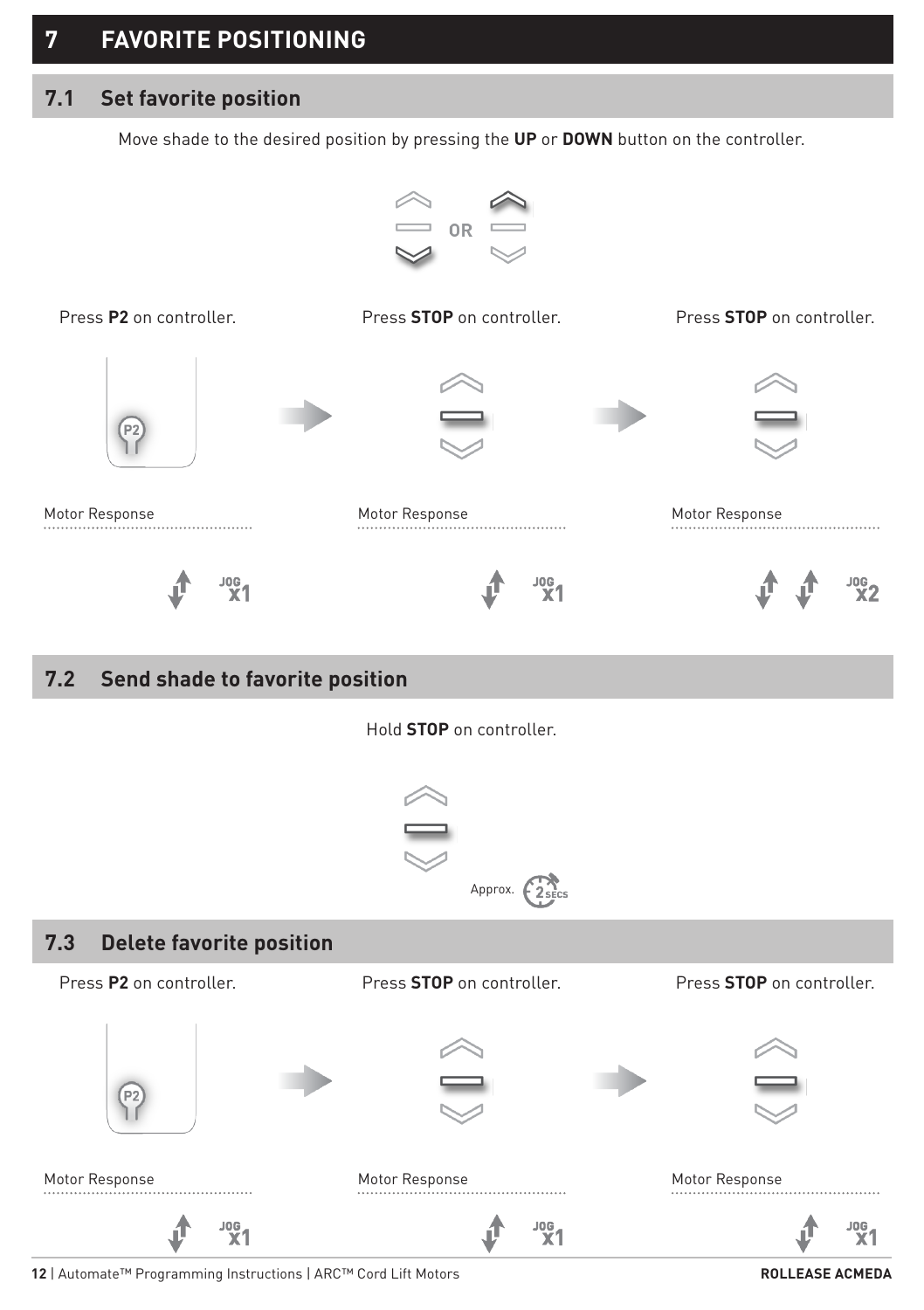# **8 ADJUSTING MOTOR SPEED**

#### **8.1 Increase or decrease motor speed**



If motor does not react to speed adjustment, the maximum or minimum speed has already been reached.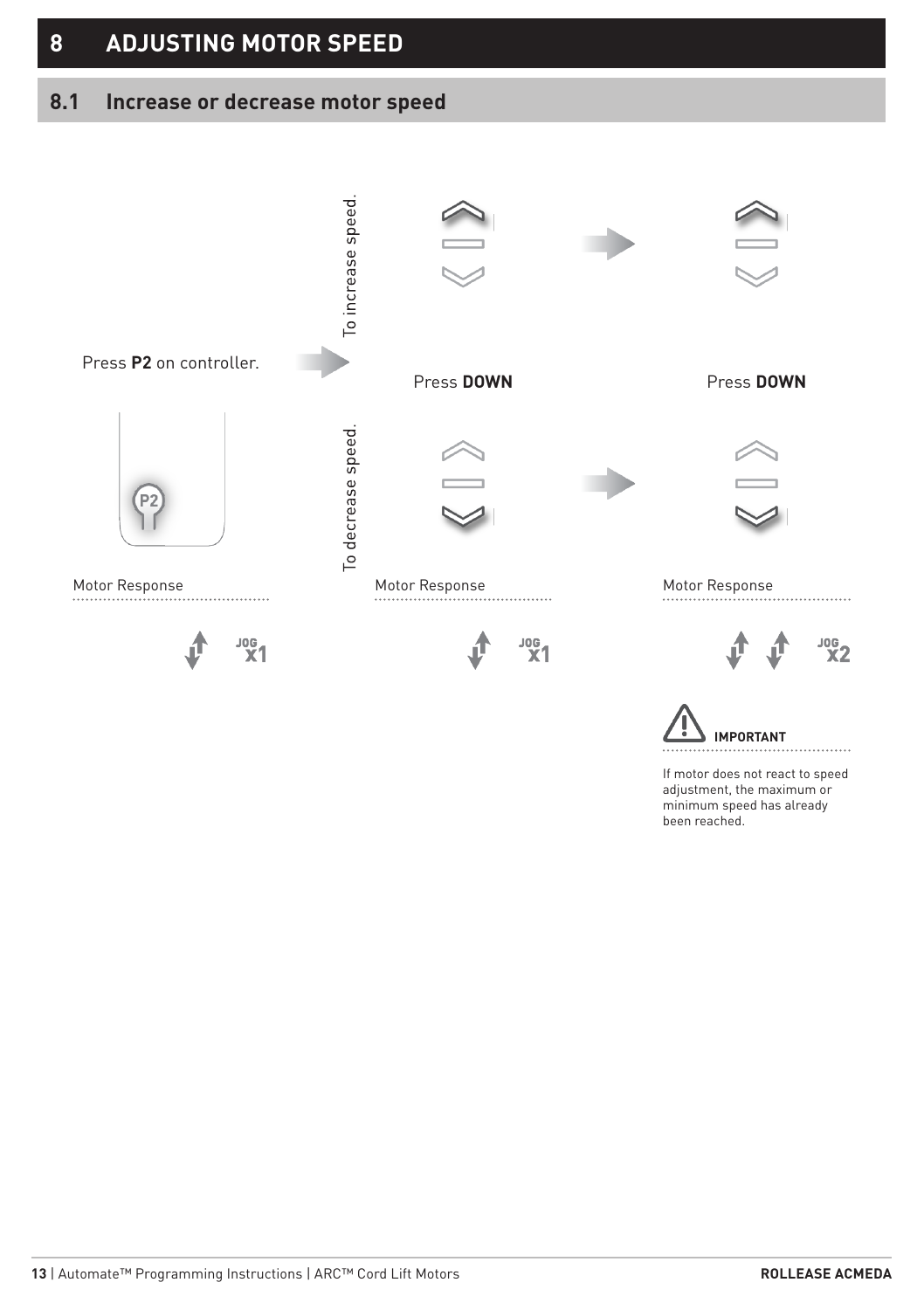#### **9.1 Enter tilt mode**



For slat adjustment on Venetians.

#### **9.2 Enter roller mode (Default)**





Motor Response Motor Response Motor Response

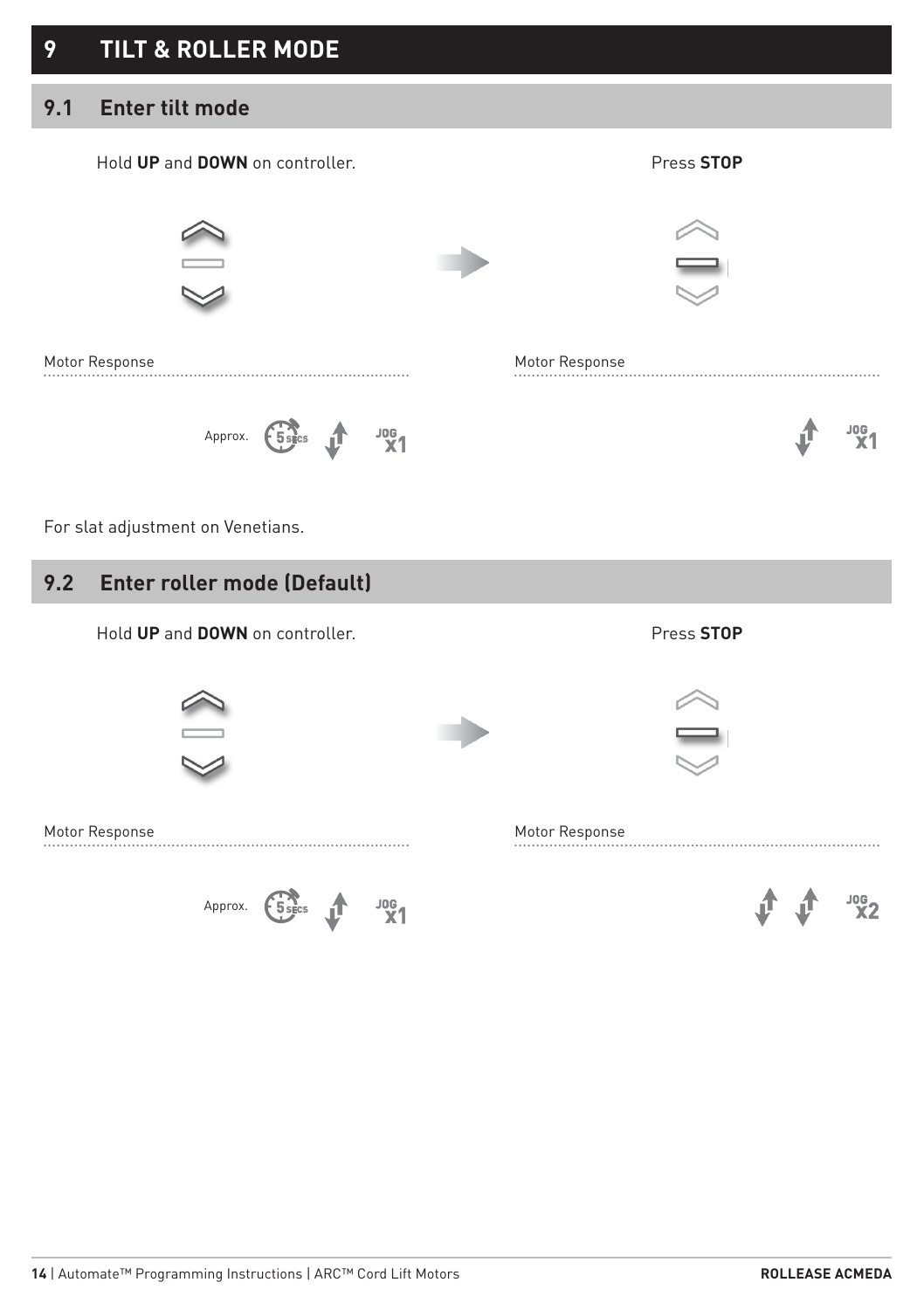## **10 SLEEP MODE**

#### **10.1 Enter sleep mode**

Sleep mode is utilized to prevent a motor from moving during shipping of a fabricated shade.



#### **10.2 Exit sleep mode**

Exit sleep mode once shade is installed.